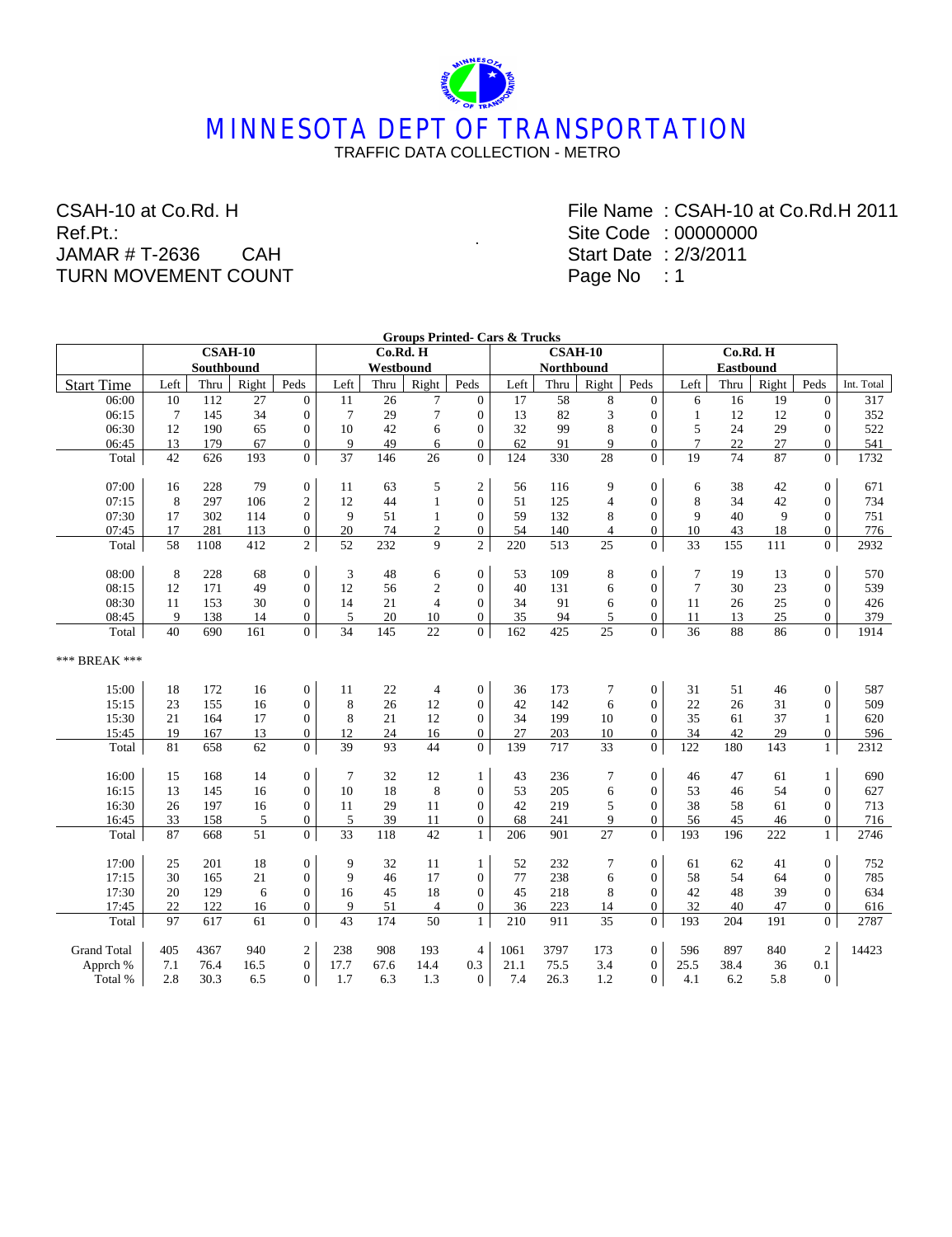# **MINNESOTA DEPT OF TRANSPORTATION** TRAFFIC DATA COLLECTION - METRO

.

#### CSAH-10 at Co.Rd. H Ref.Pt.: JAMAR # T-2636 CAH TURN MOVEMENT COUNT

File Name : CSAH-10 at Co.Rd.H 2011 Site Code : 00000000 Start Date : 2/3/2011 Page No : 2

|                                                      | <b>CSAH-10</b>    |      |       |              |            | Co.Rd. H |           |       |      |            |      | <b>CSAH-10</b>    |       |      |            |      |      | Co.Rd. H         |          |            |            |  |  |
|------------------------------------------------------|-------------------|------|-------|--------------|------------|----------|-----------|-------|------|------------|------|-------------------|-------|------|------------|------|------|------------------|----------|------------|------------|--|--|
|                                                      | <b>Southbound</b> |      |       |              |            |          | Westbound |       |      |            |      | <b>Northbound</b> |       |      |            |      |      | <b>Eastbound</b> |          |            |            |  |  |
| <b>Start Time</b>                                    | Left              | Thru | Right | Peds         | App. Total | Left     | Thru      | Right | Peds | App. Total | Left | Thru              | Right | Peds | App. Total | Lef  | Thru | Right            | Peds     | App. Total | Int. Total |  |  |
| Peak Hour Analysis From 06:00 to 08:45 - Peak 1 of 1 |                   |      |       |              |            |          |           |       |      |            |      |                   |       |      |            |      |      |                  |          |            |            |  |  |
| Peak Hour for Entire Intersection Begins at 07:00    |                   |      |       |              |            |          |           |       |      |            |      |                   |       |      |            |      |      |                  |          |            |            |  |  |
| 07:00                                                | 16                | 228  | 79    | $\theta$     | 323        | 11       | 63        | 5.    | 2    | 81         | 56   | 116               | 9     |      | 181        | 6    | 38   | 42               | $\Omega$ | 86         | 671        |  |  |
| 07:15                                                | 8                 | 297  | 106   | $\mathbf{2}$ | 413        | 12       | 44        |       |      | 57         | 51   | 125               | 4     |      | 180        | 8    | 34   | 42               | $\Omega$ | 84         | 734        |  |  |
| 07:30                                                | 17                | 302  | 114   | $\Omega$     | 433        | 9        | 51        |       |      | 61         | 59   | 132               | 8     |      | 199        | Q    | 40   | Q                | $\theta$ | 58         | 751        |  |  |
| 07:45                                                |                   | 281  | 113   |              | 411        | 20       | 74        |       |      | 96         | 54   | 140               | 4     |      | 198        | 10   | 43   | 18               | $\Omega$ | 71         | 776        |  |  |
| <b>Total Volume</b>                                  | 58                | 1108 | 412   | ∍            | 1580       | 52       | 232       | 9     | ◠    | 295        | 220  | 513               | 25    |      | 758        | 33   | 155  | 111              | $\Omega$ | 299        | 2932       |  |  |
| % App. Total                                         | 3.7               | 70.  | 26.1  | 0.1          |            | 17.6     | 78.6      | 3.1   | 0.7  |            | 29   | 67.7              | 3.3   |      |            |      | 51.8 | 37.1             | $\Omega$ |            |            |  |  |
| PHF                                                  | .853              | .917 | .904  | .250         | .912       | .650     | .784      | .450  | .250 | .768       | .932 | .916              | .694  | .000 | .952       | .825 | .90  | .661             | .000     | .869       | .945       |  |  |